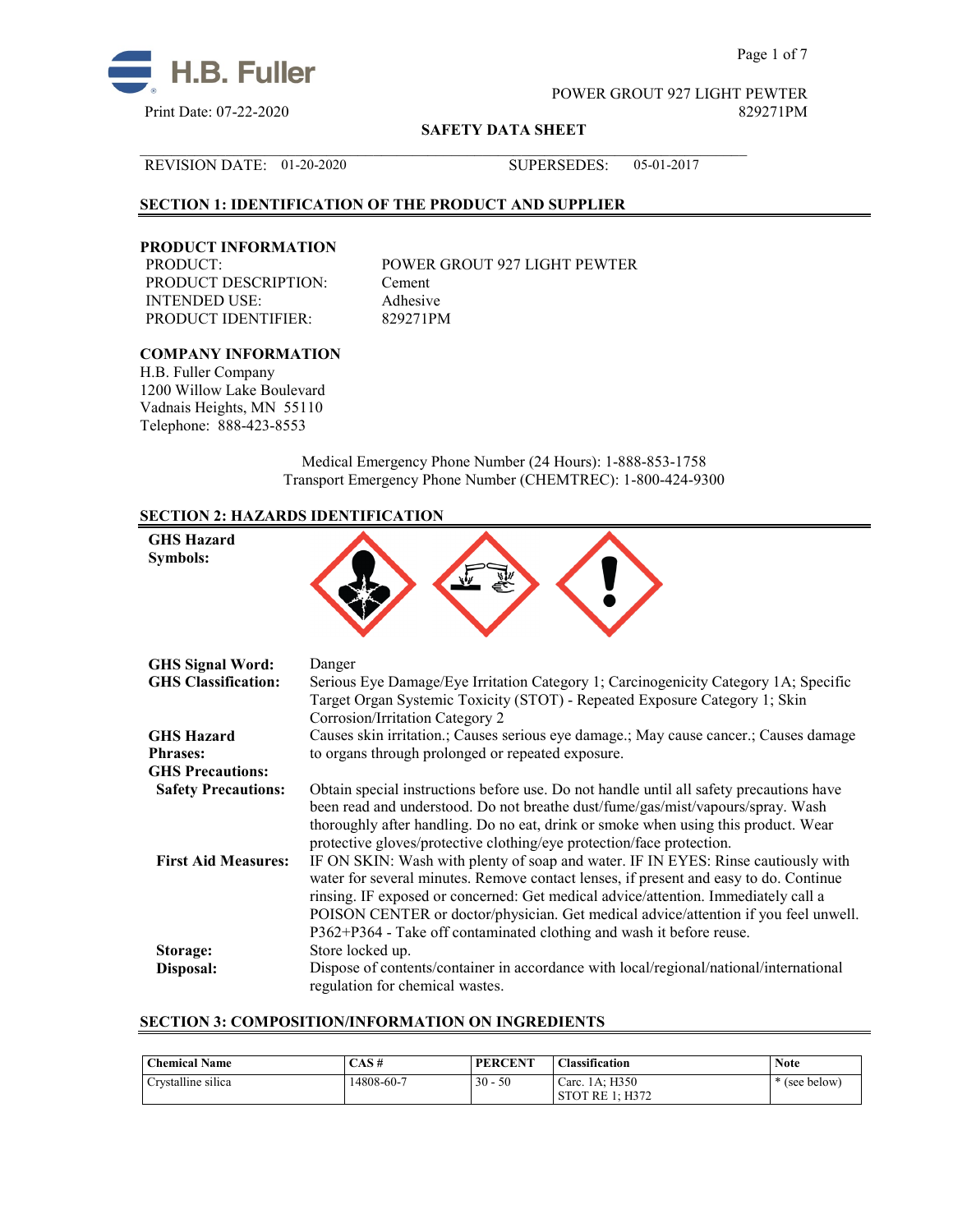

## POWER GROUT 927 LIGHT PEWTER Print Date: 07-22-2020 829271PM

#### **SAFETY DATA SHEET**

| Alumina cement               | 65997-16-2     | $30 - 50$ | Eye Dam. 1; H318      |               |
|------------------------------|----------------|-----------|-----------------------|---------------|
|                              |                |           | Skin Irrit. 2; H315   |               |
| Calcium sulfate, hemihydrate | 26499-65-0     | $5 - 10$  | Eye Irrit. 2; H319    | * (see below) |
|                              |                |           | Skin Irrit. 2; H315   |               |
|                              |                |           | STOT SE 3; H335, H336 |               |
| Aluminum oxide               | 1344-28-1      | $5 - 10$  |                       | * (see below) |
| Calcium carbonate            | $471 - 34 - 1$ | $5 - 10$  |                       | * (see below) |
|                              |                |           |                       |               |
| Potassium oxide              | 12136-45-7     | $1 - 5$   | Skin Corr. 1B; H314   |               |
|                              |                |           |                       |               |
| Titanium dioxide             | 13463-67-7     | $1 - 5$   | Carc. 2; H351         | * (see below) |
| Iron oxide (Fe3O4)           | 1317-61-9      | $1 - 5$   | Self-heat. 1; H251    |               |
|                              |                |           |                       |               |
| Amorphous silica             | 7631-86-9      | $0.1 - 1$ |                       |               |

\*This product contains one or more materials that may be hazardous when present as an airborne dust. During normal handling of the product, the material is encapsulated within the product and will not present an exposure risk. Once the product has reached its final state and is abraded or disturbed, dusting and exposure may occur.

Unlisted ingredients are not 'hazardous' per the Occupational Safety and Health Administration Hazard Communication Standard (29 CFR 1910.1200) and/or are not found on the Canadian Workplace Hazardous Materials Information System ingredient disclosure list. See Section 8 for exposure limit guidelines.

## **SECTION 4: FIRST AID MEASURES**

IF IN EYES: Immediately flush eyes with plenty of water for at least 20 minutes retracting eyelids often. Tilt the head to prevent chemical from transferring to the uncontaminated eye. Get immediate medical attention and monitor the eye daily as advised by your physician.

IF ON SKIN: Wash with soap and water. Remove contaminated clothing and launder. Get medical attention if irritation develops or persists.

IF INHALED: Remove to fresh air. Restore breathing, if necessary. Call a physician if symptoms persist. IF SWALLOWED:Severely irritating. Do not induce vomiting. Seek medical attention immediately. Drink 2 glasses of water or milk to dilute. Do not give anything by mouth to an unconscious person.

## **SECTION 5: FIRE FIGHTING MEASURES**

| <b>EXTINGUISHING MEDIA:</b><br>UNUSUAL FIRE AND EXPLOSION HAZARDS: | Use water spray, foam, dry chemical or carbon dioxide.<br>There is a possibility of pressure buildup in closed containers<br>when heated. Water spray may be used to cool the containers. |
|--------------------------------------------------------------------|-------------------------------------------------------------------------------------------------------------------------------------------------------------------------------------------|
| SPECIAL FIRE FIGHTING INSTRUCTIONS:                                | Persons exposed to products of combustion should wear self-<br>contained breathing apparatus and full protective equipment.                                                               |
| HAZARDOUS COMBUSTION PRODUCTS:                                     | Carbon dioxide, Carbon monoxide Aluminum oxide                                                                                                                                            |

#### **SECTION 6: ACCIDENTAL RELEASE MEASURES**

| <b>SPECIAL PROTECTION:</b> | Exposure to the spilled material may be irritating or harmful. Follow<br>personal protective equipment recommendations found in Section 8 of<br>this MSDS. Additional precautions may be necessary based on special<br>circumstances created by the spill including; the material spilled, the |
|----------------------------|------------------------------------------------------------------------------------------------------------------------------------------------------------------------------------------------------------------------------------------------------------------------------------------------|
|                            | quantity of the spill, the area in which the spill occurred.                                                                                                                                                                                                                                   |
|                            | METHODS FOR CLEAN-UP: Avoid creating dusts. Eliminate ignition sources. If a vacuum is used,<br>ensure that the material is wetted or otherwise treated so an explosive                                                                                                                        |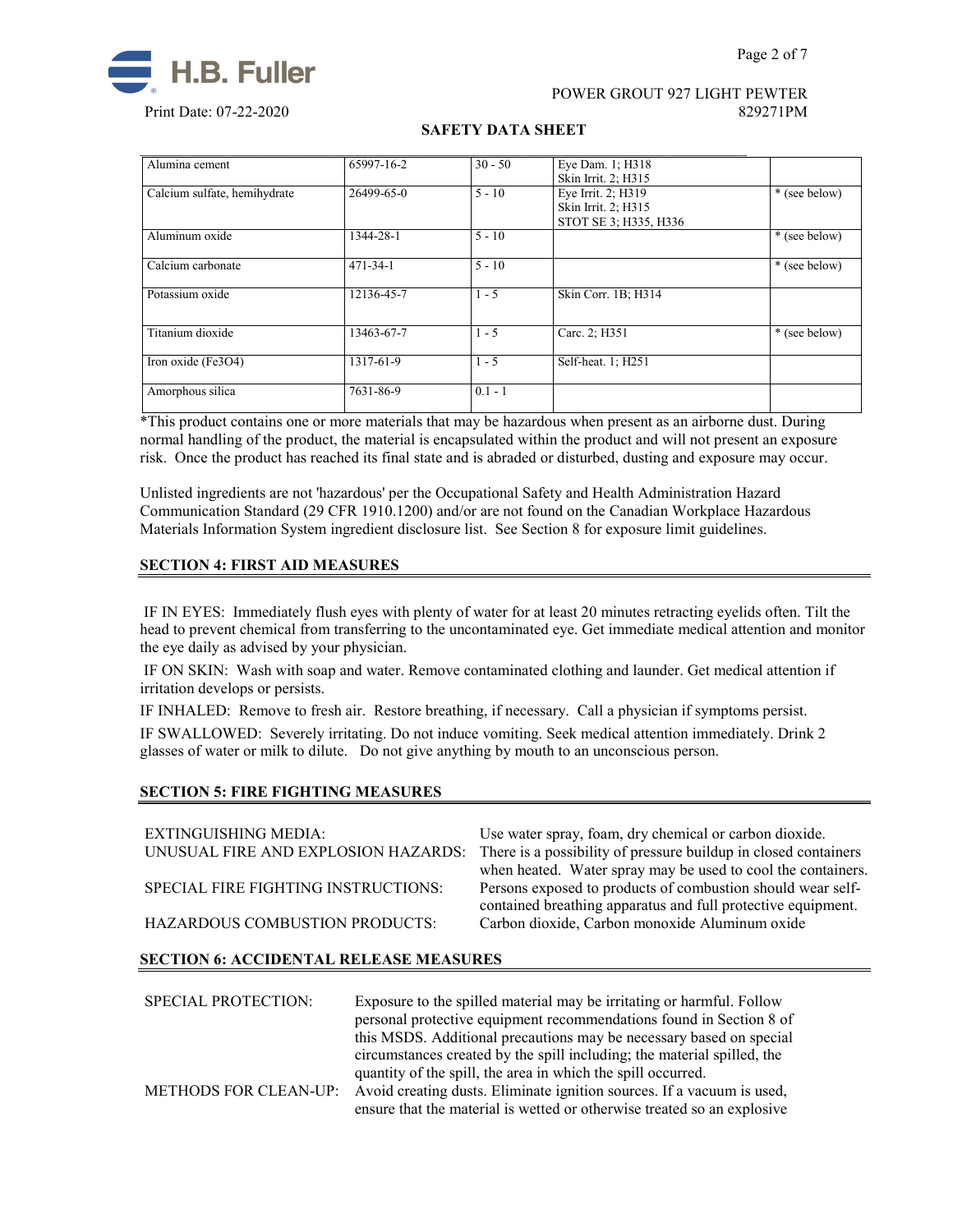

Page 3 of 7

# POWER GROUT 927 LIGHT PEWTER

#### **SAFETY DATA SHEET**

dust atmosphere is not created within the vacuum.

Transport Emergency Phone Number (CHEMTREC): 1-800-424-9300

## **SECTION 7: HANDLING AND STORAGE**

Handling: Avoid contacting and avoid breathing the material. Use only in a well ventilated area. Avoid breathing material.

 $\mathcal{L}_\mathcal{L} = \{ \mathcal{L}_\mathcal{L} = \{ \mathcal{L}_\mathcal{L} = \{ \mathcal{L}_\mathcal{L} = \{ \mathcal{L}_\mathcal{L} = \{ \mathcal{L}_\mathcal{L} = \{ \mathcal{L}_\mathcal{L} = \{ \mathcal{L}_\mathcal{L} = \{ \mathcal{L}_\mathcal{L} = \{ \mathcal{L}_\mathcal{L} = \{ \mathcal{L}_\mathcal{L} = \{ \mathcal{L}_\mathcal{L} = \{ \mathcal{L}_\mathcal{L} = \{ \mathcal{L}_\mathcal{L} = \{ \mathcal{L}_\mathcal{$ 

Storage: Store in a cool, dry place. Consult the Technical Data Sheet for specific storage instructions.

## **SECTION 8: EXPOSURE CONTROLS/PERSONAL PROTECTION**

| <b>EXPOSURE LIMITS:</b>      |                    |                                                    |                                                                                                                                                  |  |
|------------------------------|--------------------|----------------------------------------------------|--------------------------------------------------------------------------------------------------------------------------------------------------|--|
| <b>Chemical Name</b>         | <b>Note</b>        | <b>ACGIH EXPOSURE LIMITS</b>                       | <b>OSHA PEL</b>                                                                                                                                  |  |
| Crystalline silica           | $*(see)$<br>below) | 0.025 mg/m3 TWA (respirable particulate<br>matter) | $((250)/(%SiO2 + 5)$ mppcf TWA<br>(respirable)); $((10)/(%SiO2 + 2)$ mg/m3<br>TWA (respirable)); $((30)/(%SiO2 + 2))$<br>mg/m3 TWA (total dust)) |  |
| Calcium sulfate, hemihydrate | $*(see)$<br>below) | No data available.                                 | 15 mg/m3 TWA (total dust); 5 mg/m3 TWA<br>(respirable fraction)                                                                                  |  |
| Aluminum oxide               | $*(see)$<br>below) | No data available.                                 | 15 mg/m3 TWA (total dust); 5 mg/m3 TWA<br>(respirable fraction)                                                                                  |  |
| Calcium carbonate            | * (see<br>below)   | No data available.                                 | 15 mg/m3 TWA (total dust); 5 mg/m3 TWA<br>(respirable fraction)                                                                                  |  |
| Titanium dioxide             | $*(see)$<br>below) | 10 mg/m3 TWA                                       | 15 mg/m3 TWA (total dust)                                                                                                                        |  |
| Iron oxide (Fe3O4)           |                    | No data available.                                 | $10 \text{ mg/m}$ $3 \text{ TWA}$ (as fume)                                                                                                      |  |
| Calcium oxide, CaO           | * (see<br>below)   | 2 mg/m3 TWA                                        | 5 mg/m3 TWA                                                                                                                                      |  |

\*This product contains one or more materials that may be hazardous when present as an airborne dust. During normal handling of the product, the material is encapsulated within the product and will not present an exposure risk. Once the product has reached its final state and is abraded or disturbed, dusting and exposure may occur.

#### **ENGINEERING CONTROL METHODS:**

| <b>VENTILATION:</b>            | Use local exhaust ventilation or other engineering controls to                                                                                                                                                   |
|--------------------------------|------------------------------------------------------------------------------------------------------------------------------------------------------------------------------------------------------------------|
| <b>EYE PROTECTION:</b>         | minimize exposures.<br>Wear safety glasses with side shields when handling this product.                                                                                                                         |
|                                | Wear additional eye protection such as chemical splash goggles<br>and/or face shield when the possibility exists for eye contact with                                                                            |
|                                | splashing or spraying liquid, or airborne material. Have an eye wash<br>station available.                                                                                                                       |
| <b>SKIN PROTECTION:</b>        | Avoid skin contact by wearing chemically resistant gloves and long<br>sleeved shirt. An apron may be appropriate if splashing can occur.                                                                         |
| GLOVES:                        | Nitrile                                                                                                                                                                                                          |
| <b>RESPIRATORY PROTECTION:</b> | Respiratory protection may be required to avoid overexposure when<br>handling this product. Use a respirator if general room ventilation is<br>not available or sufficient to eliminate symptoms. NIOSH approved |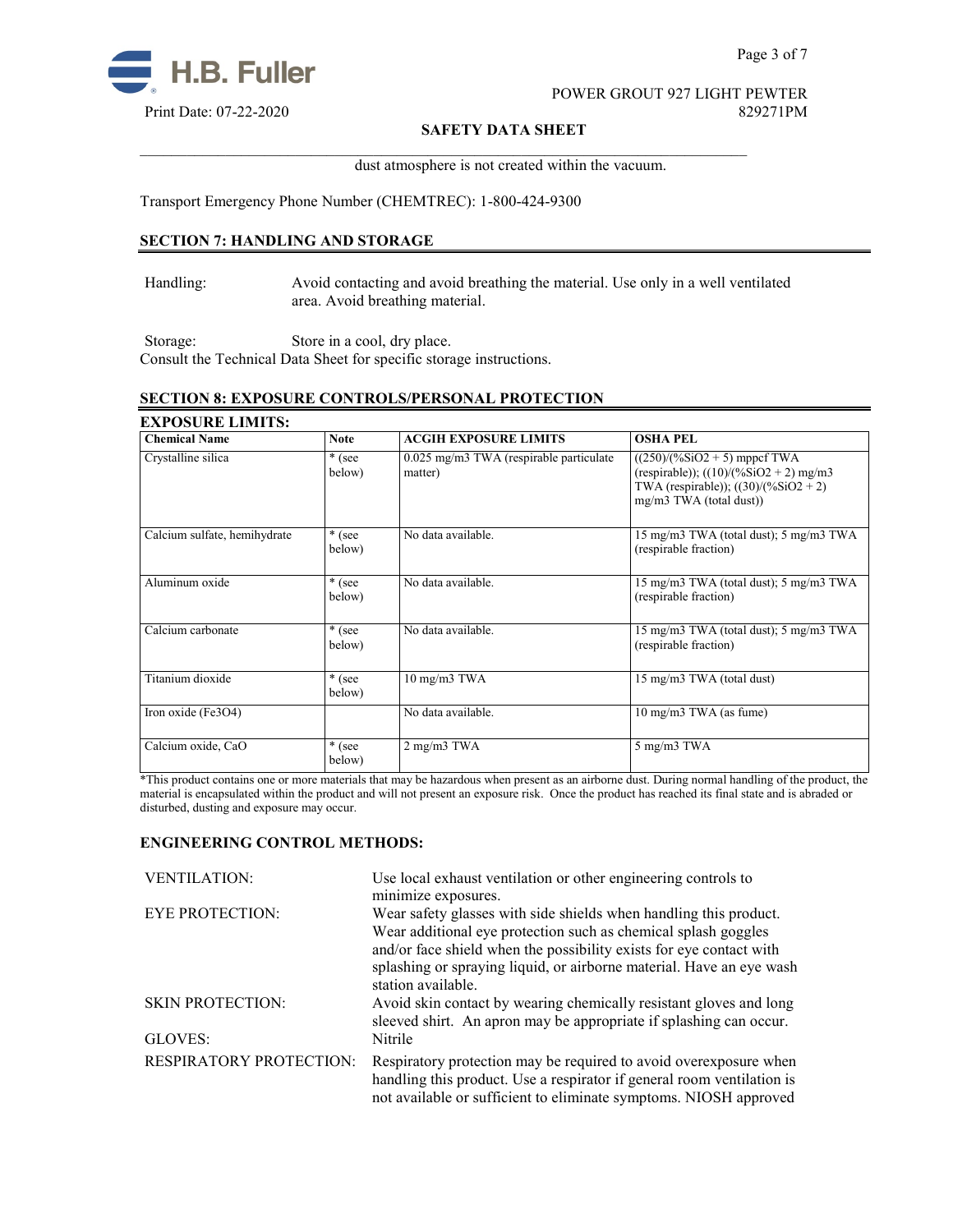

# POWER GROUT 927 LIGHT PEWTER

#### **SAFETY DATA SHEET**

 $\mathcal{L}_\mathcal{L} = \{ \mathcal{L}_\mathcal{L} = \{ \mathcal{L}_\mathcal{L} = \{ \mathcal{L}_\mathcal{L} = \{ \mathcal{L}_\mathcal{L} = \{ \mathcal{L}_\mathcal{L} = \{ \mathcal{L}_\mathcal{L} = \{ \mathcal{L}_\mathcal{L} = \{ \mathcal{L}_\mathcal{L} = \{ \mathcal{L}_\mathcal{L} = \{ \mathcal{L}_\mathcal{L} = \{ \mathcal{L}_\mathcal{L} = \{ \mathcal{L}_\mathcal{L} = \{ \mathcal{L}_\mathcal{L} = \{ \mathcal{L}_\mathcal{$ 

air purifying respirator with dust/mist filter. Respirators should be selected by and used following requirements found in OSHA's respirator standard (29 CFR 1910.134).

## **SECTION 9: PHYSICAL AND CHEMICAL PROPERTIES**

| PHYSICAL STATE:                   | Solid                        |
|-----------------------------------|------------------------------|
| COLOR:                            | Opaque Gray                  |
| ODOR:                             | <b>Odorless</b>              |
| <b>ODOR THRESHOLD:</b>            | Not established              |
| $pH$ :                            | Not established              |
| FREEZING/MELTING POINT (deg. C):  | Not established              |
| BOILING POINT (deg. C):           | Not established              |
| <b>FLASH POINT:</b>               | Non flammable                |
| <b>EVAPORATION RATE:</b>          | Not established              |
| FLAMMABILITY:                     | Not a flammable solid or gas |
| UPPER EXPLOSIVE LIMIT (% in air): | Not established              |
| LOWER EXPLOSIVE LIMIT (% in air): | Not established              |
| VAPOR PRESSURE (mm Hg):           | Not established              |
| <b>VAPOR DENSITY:</b>             | Not established              |
| WEIGHT PER GALLON (lbs.):         | 11.00                        |
| <b>SPECIFIC GRAVITY:</b>          | 1.310                        |
| SOLUBILITY:                       | Not established              |
| OCTANOL/WATER COEFFICIENT:        | Not established              |
| <b>AUTOIGNITION TEMPERATURE:</b>  | Not established              |
| DECOMPOSITION TEMPERATURE:        | Not established              |
| VISCOSITY:                        | No data available.           |
| SOLIDS (% by weight):             | 100.0                        |
| VOC, weight percent               | 0.00                         |
|                                   |                              |

#### **SECTION 10: STABILITY AND REACTIVITY**

STABILITY: Stable under normal conditions.<br>
CHEMICAL INCOMPATIBILITY: Not established CHEMICAL INCOMPATIBILITY: HAZARDOUS POLYMERIZATION: Will not occur. HAZARDOUS DECOMPOSITION PRODUCTS: Carbon monoxide, carbon dioxide Aluminum oxide

#### **SECTION 11: TOXICOLOGICAL INFORMATION**

#### **Component Toxicity / Toxicology Data:**

| COMPONENT NAME     | .<br><b>LD50/LC50</b>   |
|--------------------|-------------------------|
| Calcium oxide, CaO | Oral LD50 Rat 500 mg/kg |
|                    |                         |

#### **This product is a mixture. Unless noted, the information below is based on components.**

Skin corrosion / irritation: Can cause moderate skin irritation, defatting, and dermatitis. Not likely to cause permanent damage.

Serious eye damage / irritation :Can cause severe irritation. Eye contact may result in corneal injury. Symptoms may include discomfort or pain, excessive blinking and tear production, with marked redness and swelling of the conjunctiva. Temporary vision impairment (cloudy or blurred vision) is possible.

Respiratory / skin sensitization: No data available.

Germ cell mutagenicity: No data available.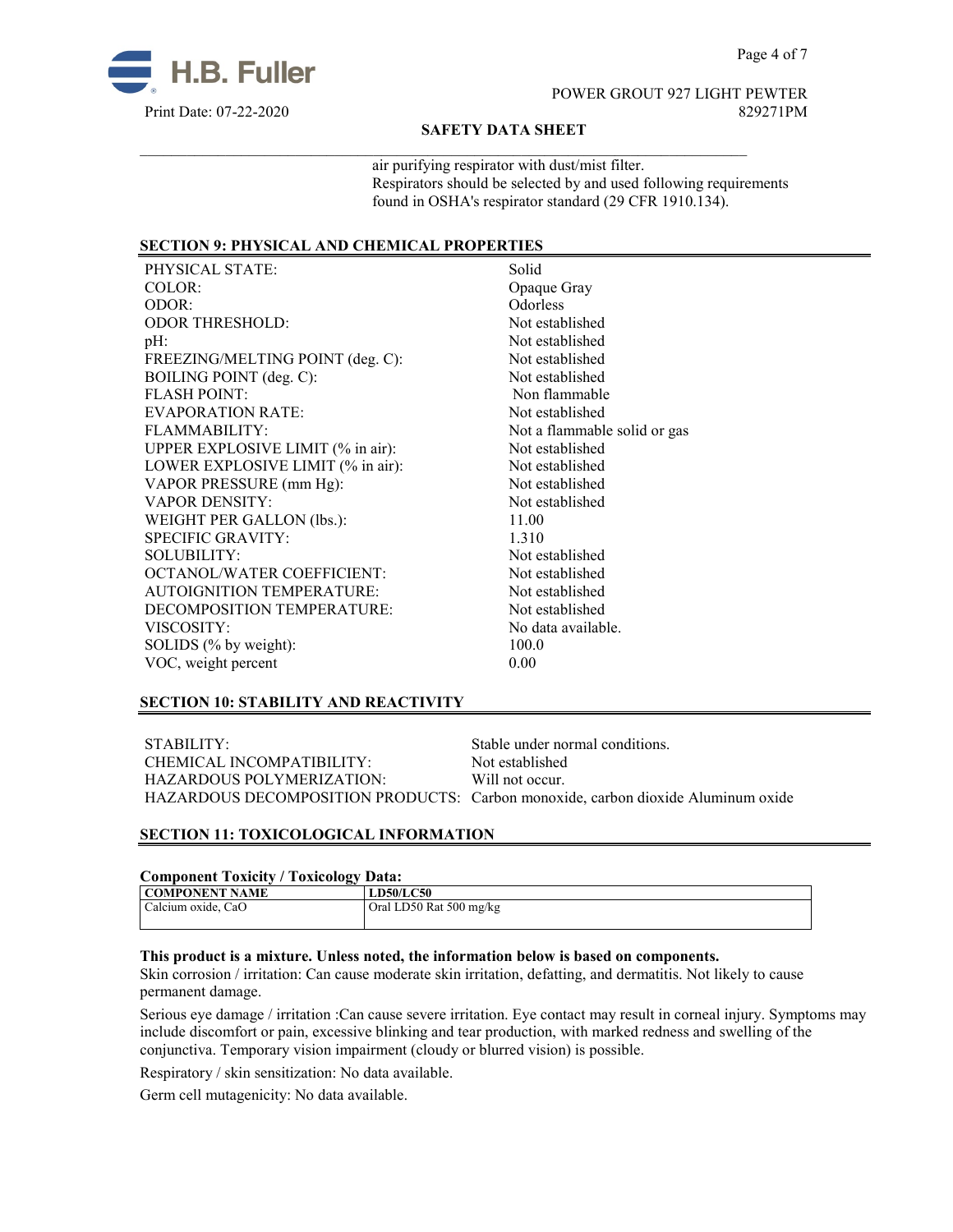

POWER GROUT 927 LIGHT PEWTER Print Date: 07-22-2020 829271PM

#### **SAFETY DATA SHEET**

Carcinogenicity: Contains a material that may cause cancer.

Reproductive toxicity: Contains a substance that is a possible reproductive hazard based on animal studies.

 $\mathcal{L}_\mathcal{L} = \{ \mathcal{L}_\mathcal{L} = \{ \mathcal{L}_\mathcal{L} = \{ \mathcal{L}_\mathcal{L} = \{ \mathcal{L}_\mathcal{L} = \{ \mathcal{L}_\mathcal{L} = \{ \mathcal{L}_\mathcal{L} = \{ \mathcal{L}_\mathcal{L} = \{ \mathcal{L}_\mathcal{L} = \{ \mathcal{L}_\mathcal{L} = \{ \mathcal{L}_\mathcal{L} = \{ \mathcal{L}_\mathcal{L} = \{ \mathcal{L}_\mathcal{L} = \{ \mathcal{L}_\mathcal{L} = \{ \mathcal{L}_\mathcal{$ 

Specific target organ toxicity-single exposure:No data available.

Respiratory irritation / Narcotic effects: No data available.

Specific target organ toxicity-repeated exposure:Causes damage to organs through prolonged or repeated exposure. Target organs potentially affected by exposure: Lungs

Aspiration hazard: Not an aspiration hazard.

Medical Conditions Aggravated by Exposure: Lung disease

#### **SECTION 12: ECOLOGICAL INFORMATION**

| OVERVIEW:        | No ecological information available for this product. |
|------------------|-------------------------------------------------------|
| MOBILITY:        | No data available.                                    |
| PERSISTENCE:     | No data available.                                    |
| BIOACCUMULATION: | No data available.                                    |

**This product has not been tested for ecological effects. Relevant information for components is listed below:**

| Component:         | <b>Ecotoxicity values:</b>    |
|--------------------|-------------------------------|
| No data available. | <b>Acute Toxicity (Fish):</b> |
|                    | Acute Toxicity (Daphnia):     |
|                    | Acute Toxicity (Algae):       |

#### **SECTION 13: DISPOSAL CONSIDERATIONS**

To the best of our knowledge, this product does not meet the definition of hazardous waste under the U.S. EPA Hazardous Waste Regulations 40 CFR 261. Dispose of in an approved landfill. Consult your state, local or provincial authorities and your local waste vendor for more restrictive requirements.

## **SECTION 14: TRANSPORT INFORMATION**

Consult Bill of Lading for transportation information.

| US DOT: | <b>NOT REGULATED</b> |
|---------|----------------------|
| IATA:   | NOT REGULATED        |
| IMDG:   | NOT REGULATED        |

#### **SECTION 15: REGULATORY INFORMATION**

| <b>INVENTORY STATUS</b> |                                                                                                                                                                                                                                                                                                         |
|-------------------------|---------------------------------------------------------------------------------------------------------------------------------------------------------------------------------------------------------------------------------------------------------------------------------------------------------|
| U.S. EPA TSCA:          | This product is in compliance with the Toxic Substances Control Act's<br>Inventory requirements.                                                                                                                                                                                                        |
| CANADIAN CEPA DSL:      | The components of this product are included on the DSL or are exempt<br>from DSL requirements.                                                                                                                                                                                                          |
| <b>EUROPEAN REACH:</b>  | As a result of the introduction of REACH into Europe, this product<br>cannot be imported into Europe unless the REACH requirements are<br>met.                                                                                                                                                          |
| <b>AUSTRALIA AICS:</b>  | This product contains a component that is not on the Australian<br>Inventory (AICS).                                                                                                                                                                                                                    |
| CHINA IECSC INVENTORY:  | This product is in compliance with the Inventory of Existing Chemical<br>Substances in China (IECSC) requirements.                                                                                                                                                                                      |
| $\mathbf{r}$ $\alpha$   | $\mathcal{L}$ , and $\mathcal{L}$ , and $\mathcal{L}$ , and $\mathcal{L}$ , and $\mathcal{L}$ , and $\mathcal{L}$ , and $\mathcal{L}$ , and $\mathcal{L}$ , and $\mathcal{L}$ , and $\mathcal{L}$ , and $\mathcal{L}$ , and $\mathcal{L}$ , and $\mathcal{L}$ , and $\mathcal{L}$ , and $\mathcal{L}$ , |

If you need more information about the inventory status of this product call 651-236-5858.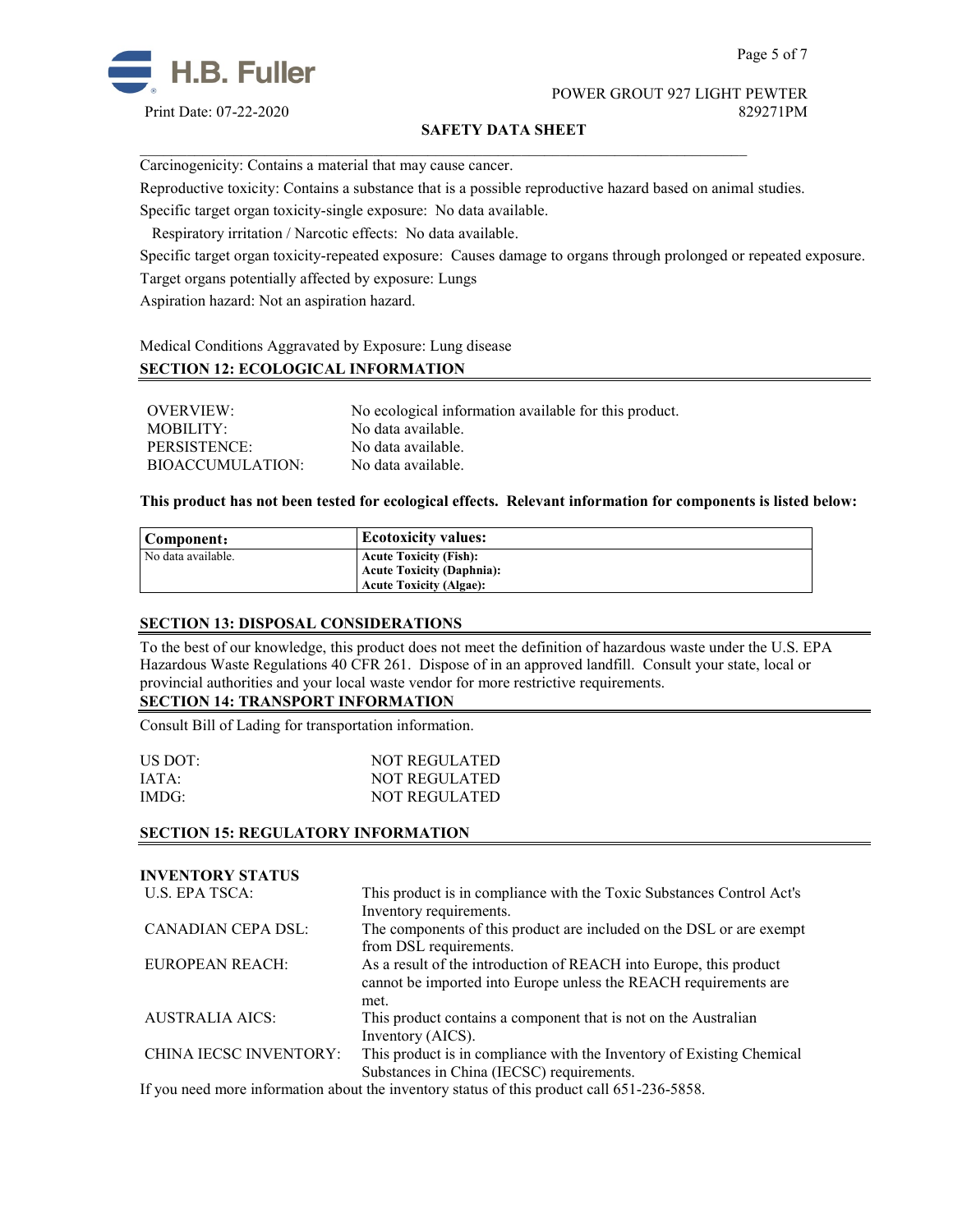

Page 6 of 7

#### POWER GROUT 927 LIGHT PEWTER Print Date: 07-22-2020 829271PM

#### **SAFETY DATA SHEET**

 $\mathcal{L}_\mathcal{L} = \{ \mathcal{L}_\mathcal{L} = \{ \mathcal{L}_\mathcal{L} = \{ \mathcal{L}_\mathcal{L} = \{ \mathcal{L}_\mathcal{L} = \{ \mathcal{L}_\mathcal{L} = \{ \mathcal{L}_\mathcal{L} = \{ \mathcal{L}_\mathcal{L} = \{ \mathcal{L}_\mathcal{L} = \{ \mathcal{L}_\mathcal{L} = \{ \mathcal{L}_\mathcal{L} = \{ \mathcal{L}_\mathcal{L} = \{ \mathcal{L}_\mathcal{L} = \{ \mathcal{L}_\mathcal{L} = \{ \mathcal{L}_\mathcal{$ 

This product may contain chemical substances that are regulated for export by various government agencies (such as the Environmental Protection Agency, the Bureau of Industry and Security, or the Drug Enforcement Administration, among others). Before exporting this product from the USA or Canada, we recommend you contact us at reg.request@hbfuller.com to request an export review.

#### **FEDERAL REPORTING**

\*This product contains one or more materials that may be hazardous when present as an airborne dust. During normal handling of the product, the material is encapsulated within the product and will not present an exposure risk. Once the product has reached its final state and is abraded or disturbed, dusting and exposure may occur.

#### EPA SARA Title III Section 313

Unless listed below, this product does not contain toxic chemical(s) subject to the reporting requirements of section 313 of Title III of the Superfund Amendments and Reauthorization Act of 1986 (SARA) and 40 CFR part 372. EPA has advised that when a percentage range is listed the midpoint may be used to fulfill reporting obligations.

| --<br>Name<br>hemical | $\sim$<br>JН | $\mathbf{0}$<br>76 |
|-----------------------|--------------|--------------------|
| carbonate             | -            | 0.1                |
| 433444                | ۰.           |                    |

#### STATE REPORTING

Proposition 65, The Safe Drinking Water and Toxic Enforcement Act of 1986:

Unless listed below, this product does not contain known levels of any chemical known to the State of California to cause cancer or reproductive harm.

| Chemical Name/List |                       | CAS        | Percent       |
|--------------------|-----------------------|------------|---------------|
| Ouartz             | (Carcinogen)          | 14808-60-7 | $30 - 50$     |
| Titanium dioxide   | (Carcinogen)          | 13463-67-7 | -             |
| Lithium carbonate  | (Developmental toxin) | 554-13-2   | 0.1<br>$\sim$ |

#### **Substances of Very High Concern (SVHC) Content:**

Unless listed below, this product does not contain SVHC's at 0.1% or greater, as of the version date of this SDS.

#### **SECTION 16: OTHER INFORMATION**

SDS VERSION DATE: 01-20-2020

This Safety Data Sheet is prepared to comply with the United States Occupational Safety and Health Administration (OSHA) Hazard Communication Standard (29 CFR 1910.1200) and the Canadian Workplace Hazardous Materials Information System (WHMIS).

HMIS RATING: HEALTH -- 2 FLAMMABILITY -- 0 REACTIVITY -- 0 See SECTION 8: EXPOSURE CONTROLS/PERSONAL PROTECTION for personal protective equipment recommendations.

Prepared by: The Global Regulatory Department Phone: 651-236-5842

The information and recommendations set forth herein are believed to be accurate. Because some of the information is derived from information provided to H.B. Fuller Construction Products, Inc. from its suppliers, and because H.B. Fuller Construction Products, Inc. has no control over the conditions of handling and use, H.B. Fuller Construction Products, Inc. makes no warranty, expressed or implied, regarding the accuracy of the data or the results to be obtained from the use thereof. The information is supplied solely for your information and consideration, and H.B. Fuller Construction Products, Inc. assumes no responsibility for use or reliance thereon. It is the responsibility of